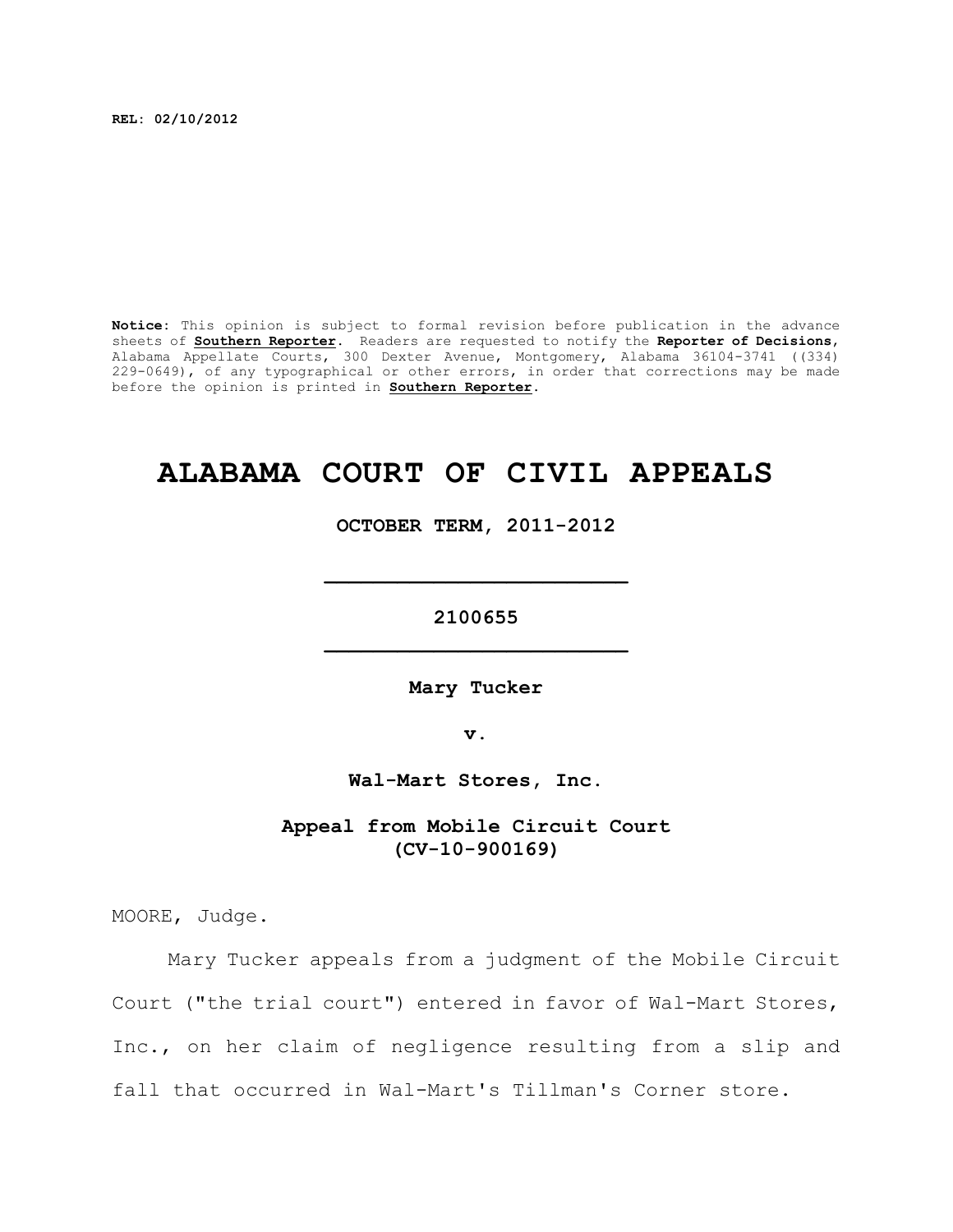#### Facts

On January 4, 2009, Tucker and her mother-in-law visited the Wal-Mart at Tillman's Corner in Mobile to purchase groceries. According to Tucker, she had returned to the overthe-counter pharmacy department to retrieve a different product for her mother-in law when, at approximately 1:00 p.m., she fell. Tucker stated that, at the time she fell, she did not know what had caused her to fall. Tucker testified that a female Wal-Mart employee approached her and pointed out that she had slipped on some grapes. Tucker testified that the floor was dirty from where she had slid and mashed the grapes, which, she stated, looked dirty and old. Tucker testified that she had passed through the aisle where she fell on four different occasions during her visit before she fell and that she had not seen grapes on the floor on any of those occasions.

Don Wiggins, the store's manager, testified that, at the time Tucker fell, Wal-Mart had in effect a "safety sweep" policy, the purpose of which was to make sure that there were no hazards on the floor and to make sure that the counters were clean and neat so that customers could find what they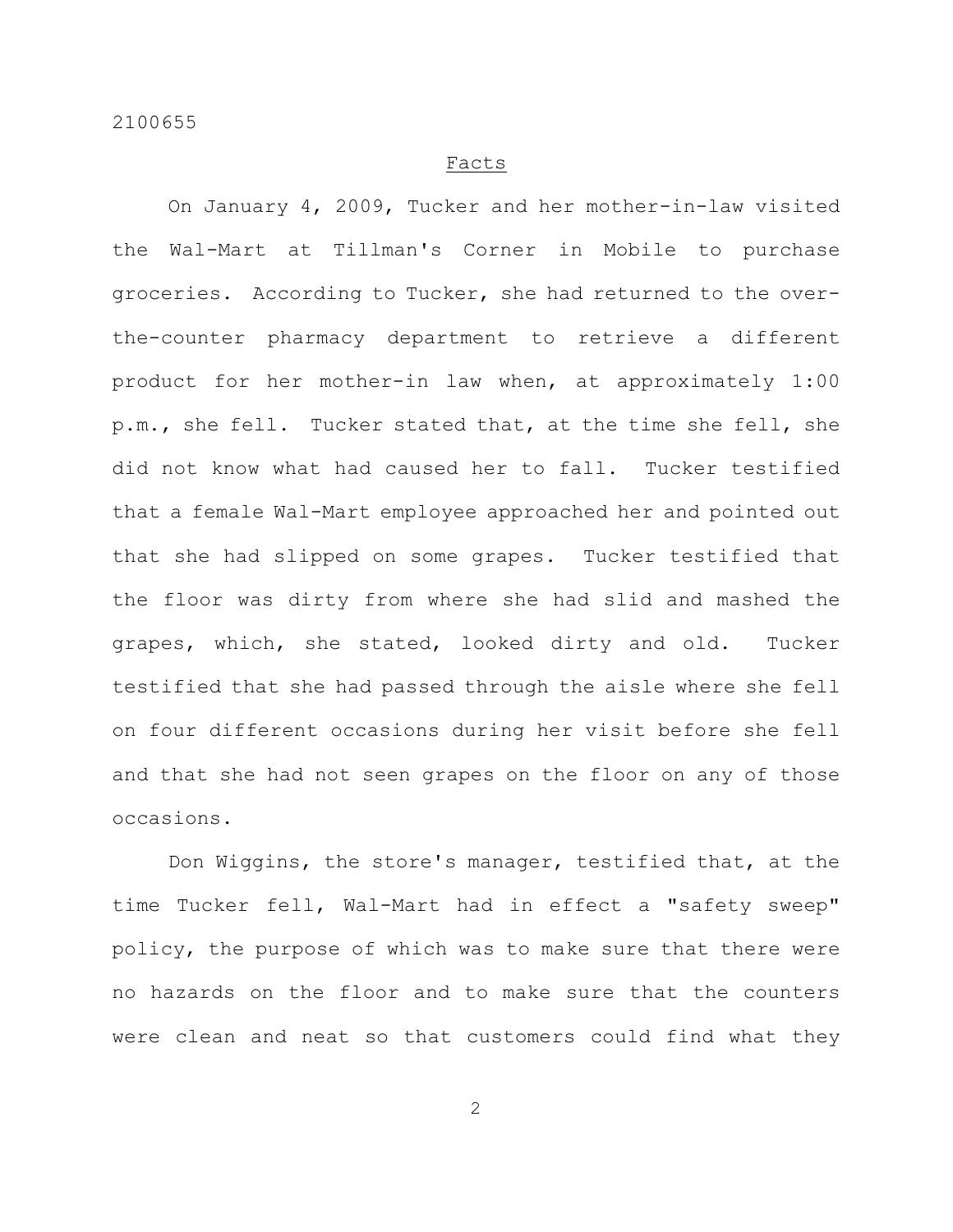were looking for. Wiggins testified that the policy entailed Wal-Mart personnel making a radio announcement every three hours calling for a safety sweep, at which time Wal-Mart employees would do a safety sweep, which included looking in their areas for any debris on the floor and making sure that there was nothing on the counters that was falling off or that needed to be straightened or "zoned," and a maintenance employee starting at one end of the store, going through the store with a large broom to help keep debris off the floor and to keep the floors clean from dirt and dust. Wiggins also stated that Wal-Mart's safety-sweep policy also included all employees in the store continuously conducting a safety sweep at all times as they were moving throughout the store.

After viewing a surveillance video of the area around the over-the-counter pharmacy, which lasted from 11:53 a.m. until 1:53 p.m. on the date of Tucker's slip and fall, Wiggins identified one employee in the area as "Cindy"; Wiggins testified that "Cindy" did not appear to be doing a safety sweep in the video but, rather, appeared to be in line for a prescription while on her break. Wiggins also identified another employee, Maria Padilla, in the video and testified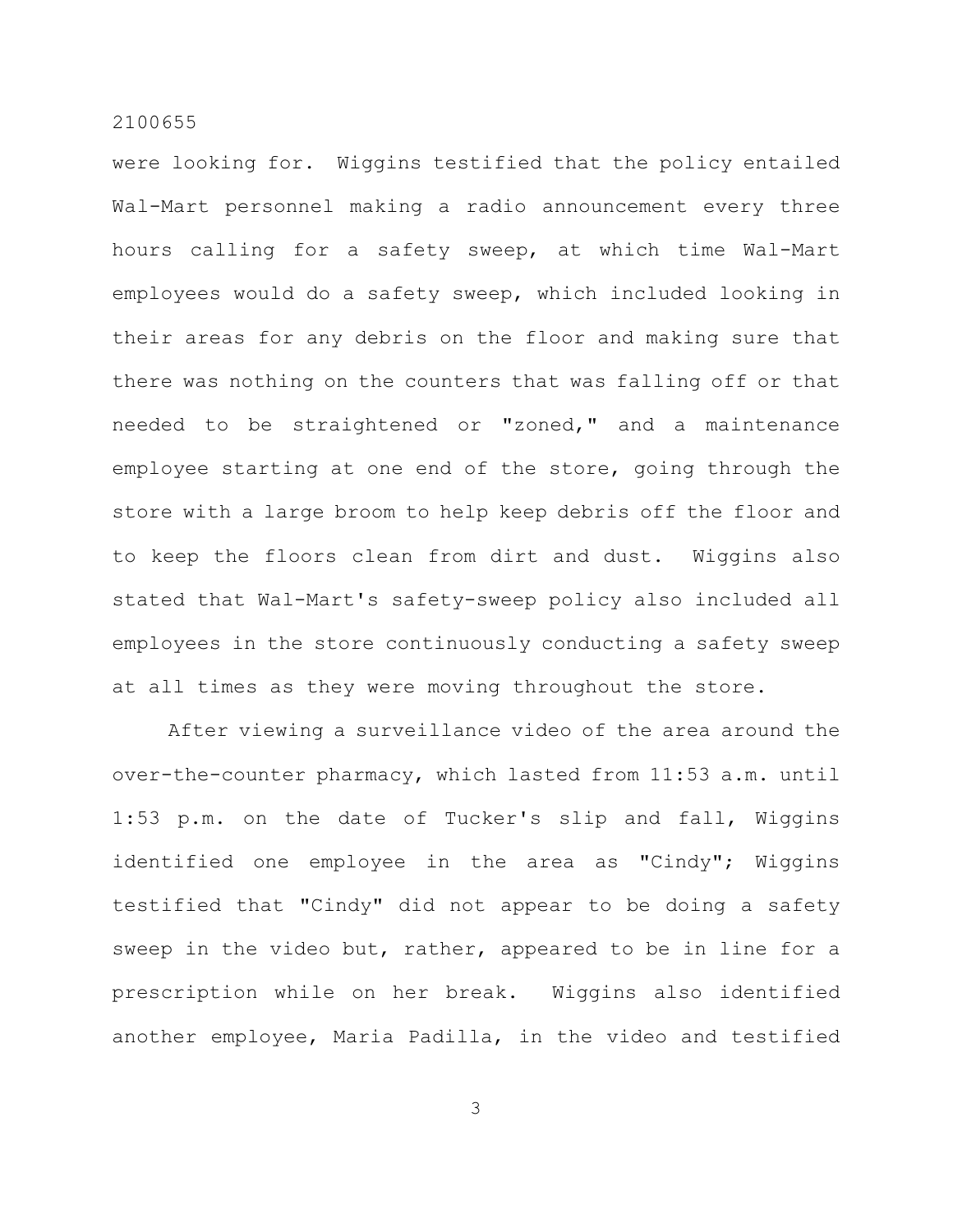that it appeared that she was leaving the department and was looking down as she walked; thus, he concluded, it appeared that Padilla was conducting a safety sweep. Wiggins testified that another employee in the surveillance video appeared to be stocking counters and not conducting a safety sweep. Wiggins also identified two more employees in the video, one of which he stated appeared to be observing the floor as she walked through the area and the other of which he stated appeared to be looking at the counters and floors as she walked. Wiggins testified that if an employee was walking throughout the store and not conducting a safety sweep, then that employee would be in breach of Wal-Mart's policy.

Wiggins testified that the over-the-counter pharmacy is on the other side of the store from where the grapes are kept. He stated that he had viewed the entire surveillance video and that he had not seen grapes on the floor or dropped onto the floor. Wiggins testified that Wal-Mart did not know when the grapes fell to the floor.

Maria Padilla testified that she was the only employee working in the over-the-counter pharmacy on the date of Tucker's fall but that she had been at lunch at the time of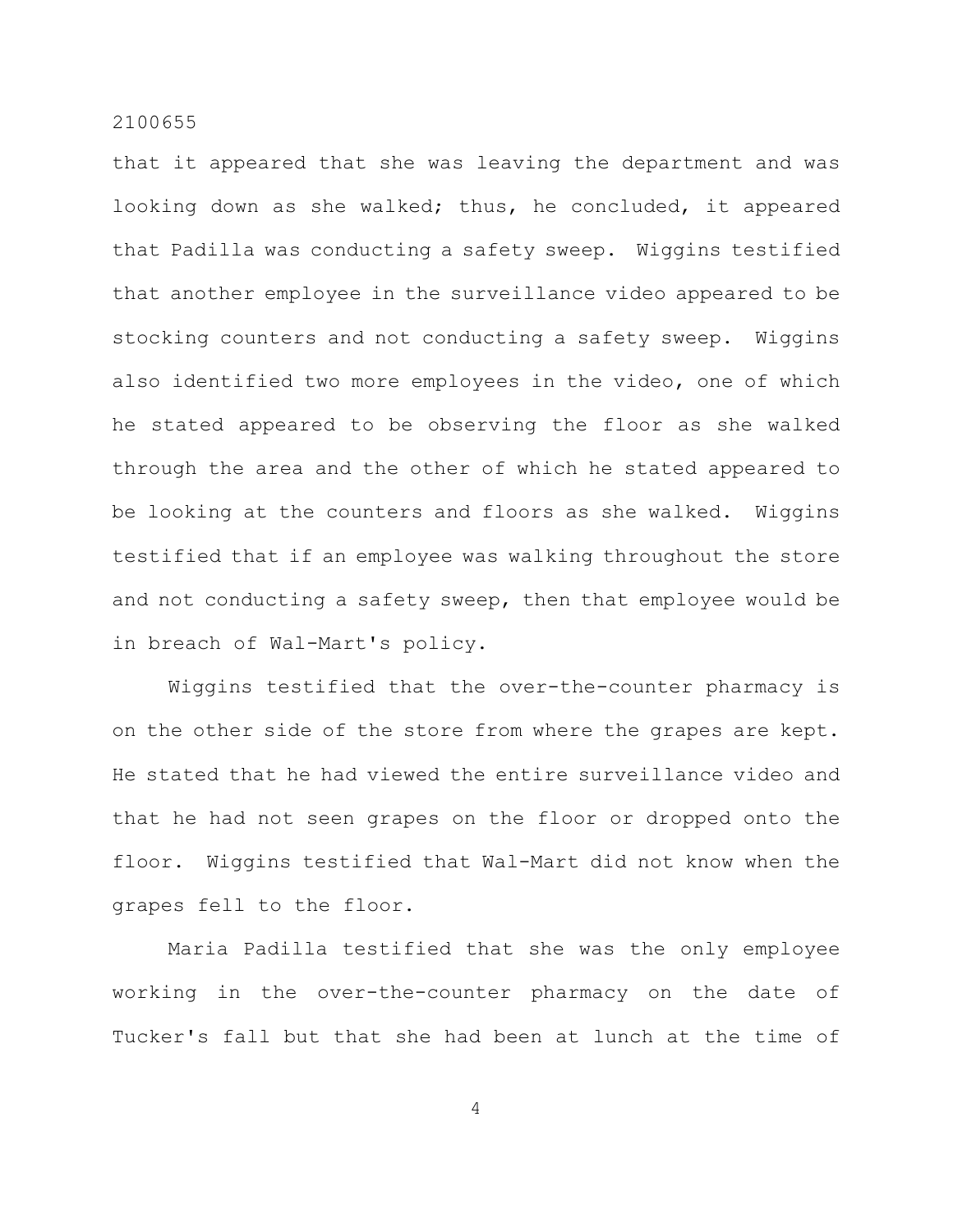the fall and had not known that the fall had occurred until she returned from lunch. Padilla testified at trial that, in the video, she was walking toward the back of the department and could have been conducting a safety sweep; she testified in her deposition, however, that she was not conducting a safety sweep at that moment in the video. Padilla testified that there had never been a time when she was working in the over-the-counter pharmacy department when three hours would have passed without her conducting a safety sweep. She testified that if she sees something on the floor, she picks it up and cleans it or, if it is a major spill, she guards it until she can contact maintenance to clean it. Padilla testified that she had not seen anything on the floor throughout the day on January 4, 2009, that she could remember.

## Procedural History

Tucker filed in the trial court a complaint against Wal-Mart on January 25, 2010, alleging claims of negligence and wantonness. Wal-Mart filed an answer on February 26, 2010. A jury trial was held on February 14 and February 15, 2011. The trial court dismissed Tucker's wantonness claim at the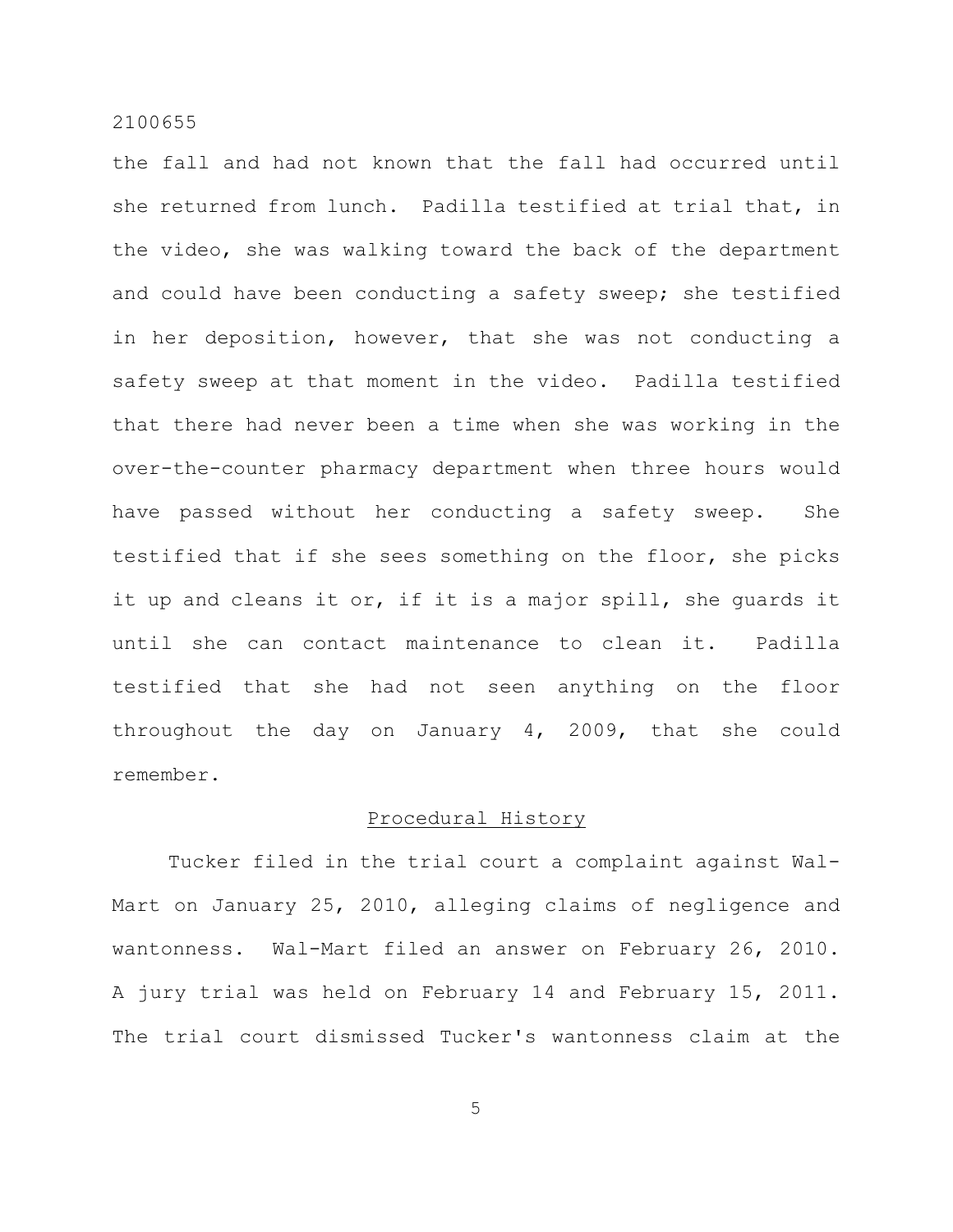close of Tucker's case, submitting only Tucker's claim of negligence to the jury.

At the close of the evidence, the trial court conducted a "charge conference" outside the presence of the jury. At that conference, Tucker requested that the trial court give the jury "Plaintiff's Jury Charge Number 8," which read:

"Under Alabama law, a store is 'under a duty to exercise reasonable care to provide and maintain reasonably safe premises' for the use of its customers. 'A store is not an insurer of a customer's safety and is liable only if it negligently fails to keep the premises in a reasonably safe condition.' In the context of this case, a plaintiff must prove one of three things: (1) that the defendant had actual notice that the grape or grapes were on the floor; (2) that the grape or grapes had been on the floor for a sufficiently long period of time so that the store had constructive notice of the hazard; or (3) that the store was otherwise delinquent in failing to discover and remove the defective condition."

(Citations omitted.) Tucker also requested that the trial court give the jury "Plaintiff's Jury Charge Number 6," which stated, in pertinent part: $1$ 

 $1$ The first part of "Plaintiff's Jury Charge Number  $6$ " stated:

<sup>&</sup>quot;1. To establish the negligence of Wal-Mart in the present case, [Tucker] must prove that Wal-Mart 'was delinquent in not discovering and removing the substance.' Brooks v. Winn-Dixie of Montgomery,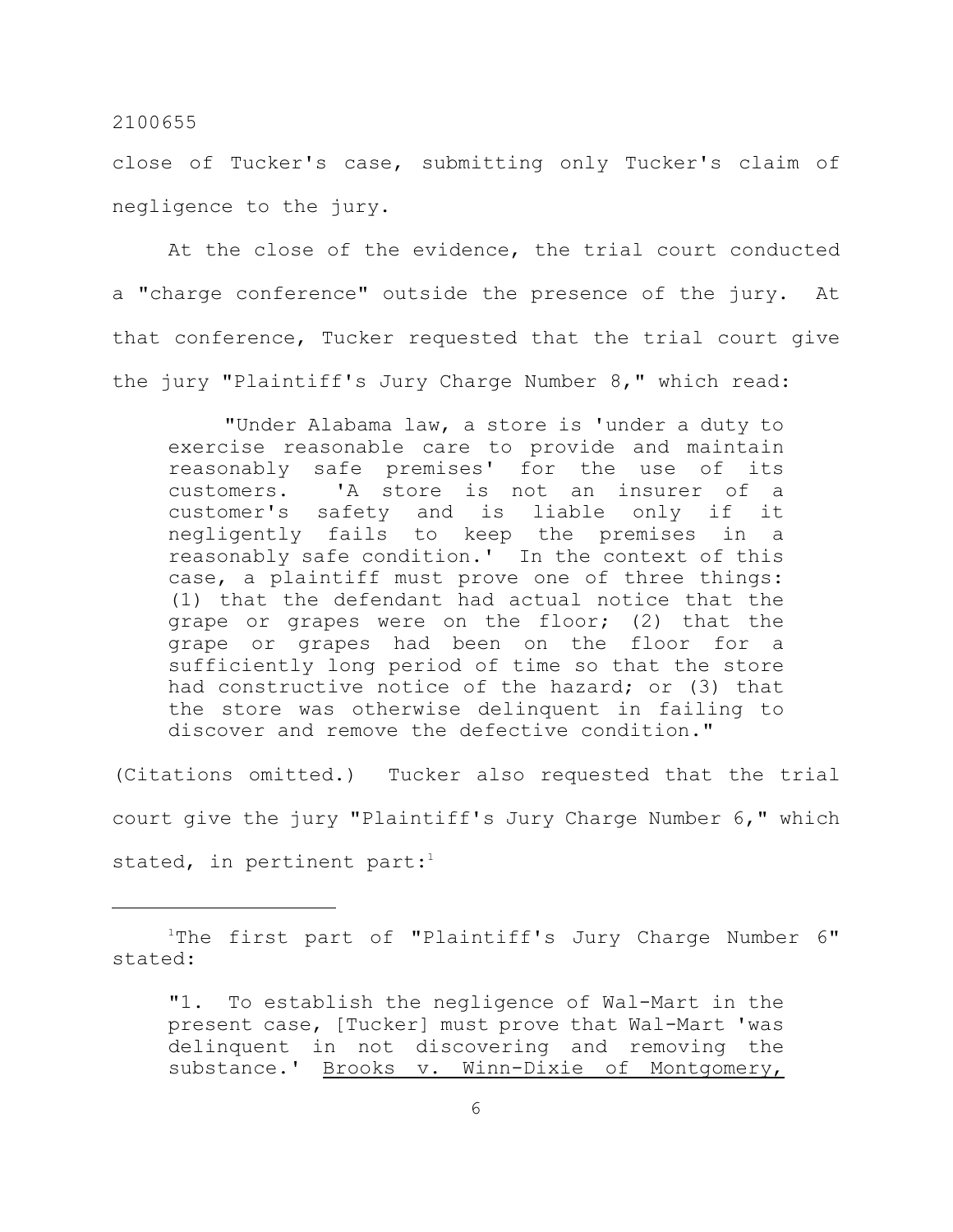"2. A store is delinquent in not discovering the substance if its procedure 'was inadequate or that it was performed inadequately on the day of plaintiff's fall.' Hale v. Kroger Limited Partnership I, 28 So. 3d 772, 783 (Ala. Civ. App. 2009)."

Wal-Mart requested that the trial court give the jury "Defendant's Requested Jury Charge Number 24," which stated:

"Storekeepers have a duty to exercise reasonable care in providing and maintaining reasonably safe premises for the use of their customers. The store is not an insurer of the customer's safety but is liable for injury only in the event it negligently fails to use reasonable care in the maintaining the premises in a reasonably safe condition. The burden rests upon [Tucker] to reasonably satisfy you from the evidence that the injury was proximately caused by the negligence of the store or one of its employees. Actual or constructive notice of the presence of the offending substance or condition must be proven before the store can be held responsible for the injury."

In charging the jury, the trial court stated, in

pertinent part:

"In the context of this case, [Tucker] must prove one of three things. One, that [Wal-Mart] had actual notice of the grape or grapes that were on the floor. Two, that the grape or grapes had been on the floor for a sufficiently long period of time so

Inc., 716 So. 2d 1203, 1207 (Ala. Civ. App. 1997)."

(Some citations omitted.) That portion of the charge was included as the third prong of "Plaintiff's Jury Charge Number 8" and is not at issue on appeal.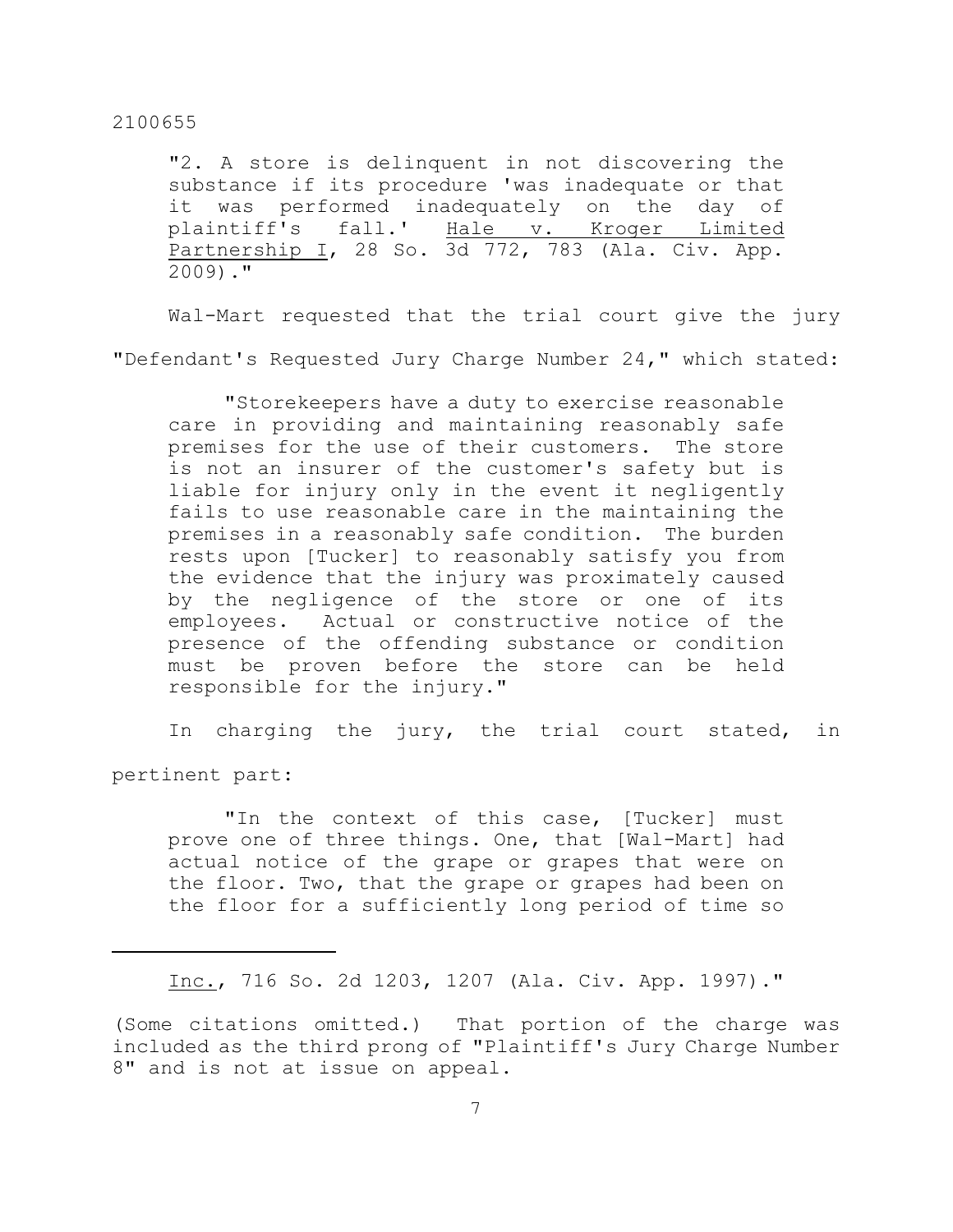that the store had constructive notice of the hazard; or three, that the store was otherwise delinquent in failing to discover and remove the defective condition.

"The burden rests upon [Tucker] to reasonably satisfy you from the evidence that the injury was caused by the negligence of the store or one of its employees. Actual or constructive notice of the presence of the offending substance or condition must be proven before a store can be held responsible for the injury but [it] is not always necessary for the plaintiff to offer direct evidence as to the length of time a foreign object or substance has remained on the floor. It is permissible to infer the length of time an object or substance has remained on the floor from the nature and condition of the foreign object or substance."

The trial court refused to give "Plaintiff's Jury Charge Number 6," over Tucker's objection. After the jury was released to begin its deliberations, the jury returned to the courtroom and "asked to be instructed on the law pertaining to a shopkeeper's duty and liability." The trial court then repeated the instructions quoted above, again over Tucker's objection.

The jury subsequently returned a verdict in favor of Wal-Mart, and the trial court entered a judgment on that verdict. Tucker filed a motion for a new trial on March 3, 2011. The trial court entered an order denying Tucker's motion for a new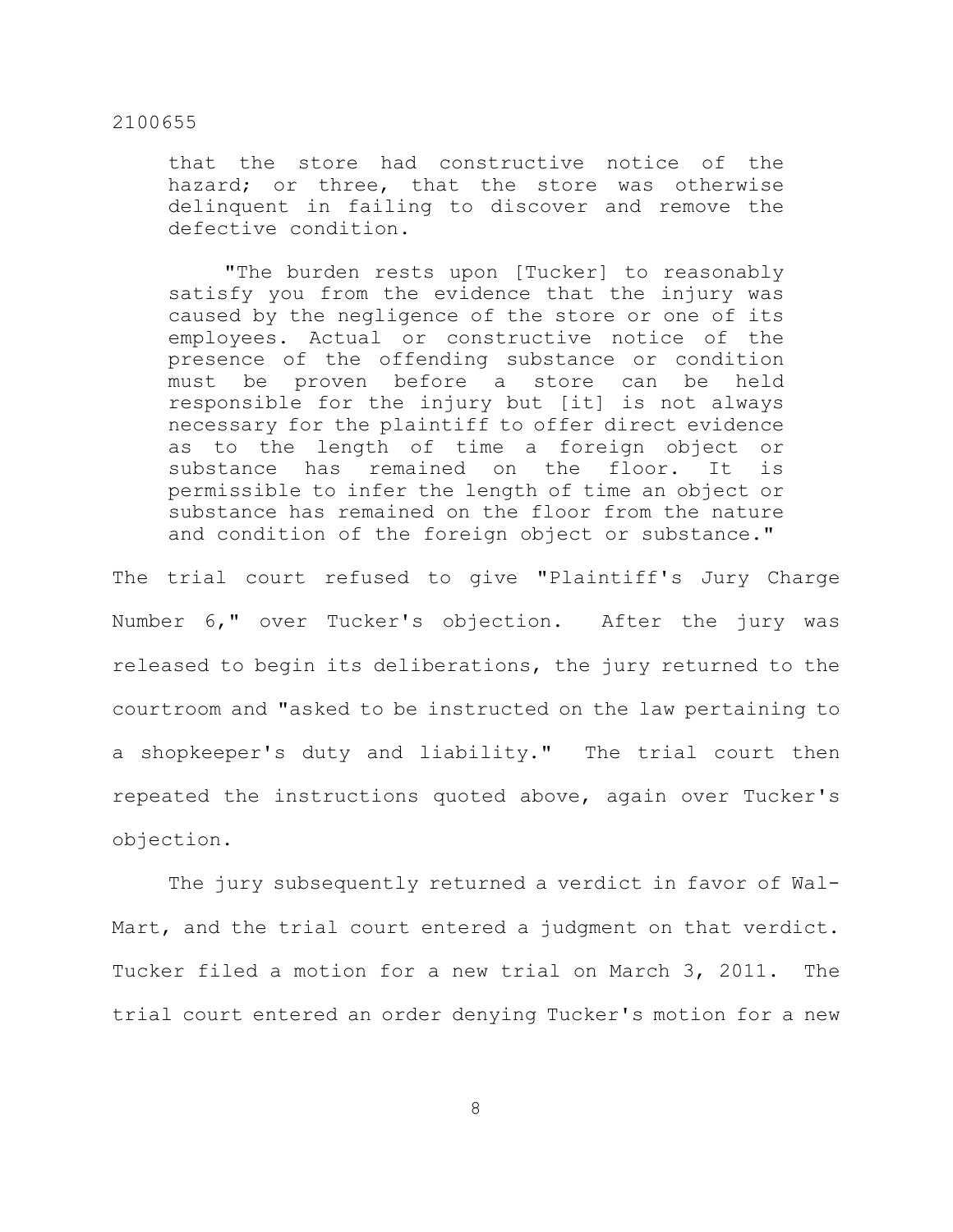trial on March 3, 2011. Tucker filed her notice of appeal to this court on April 13, 2011.

## Discussion

Tucker argues on appeal that the trial court erred in its jury instructions on the issue of a storekeeper's duty. Specifically, she argues that the trial court gave confusing and misleading jury instructions on a storekeeper's duty by first giving an instruction similar to "Plaintiff's Jury Charge Number 8," which included three prongs of liability, and then giving an instruction similar to "Defendant's Requested Jury Charge Number 24," which included only the first two prongs and indicated that Tucker was required to prove either actual or constructive notice for liability to ensue. Tucker also argues that the trial court erred by failing to give part two of "Plaintiff's Jury Charge Number 6," which, she maintains, "was essential for the jury to understand the third prong of liability of a storekeeper's duty," as referenced in "Plaintiff's Jury Charge Number 8."

"'A trial court has broad discretion in formulating its jury instructions, provided those instructions accurately reflect the law and the facts of the case.' Pressley v. State, 770 So. 2d 115, 139 (Ala. Crim. App. 1999). Thus, 'generally speaking, the standard of review for jury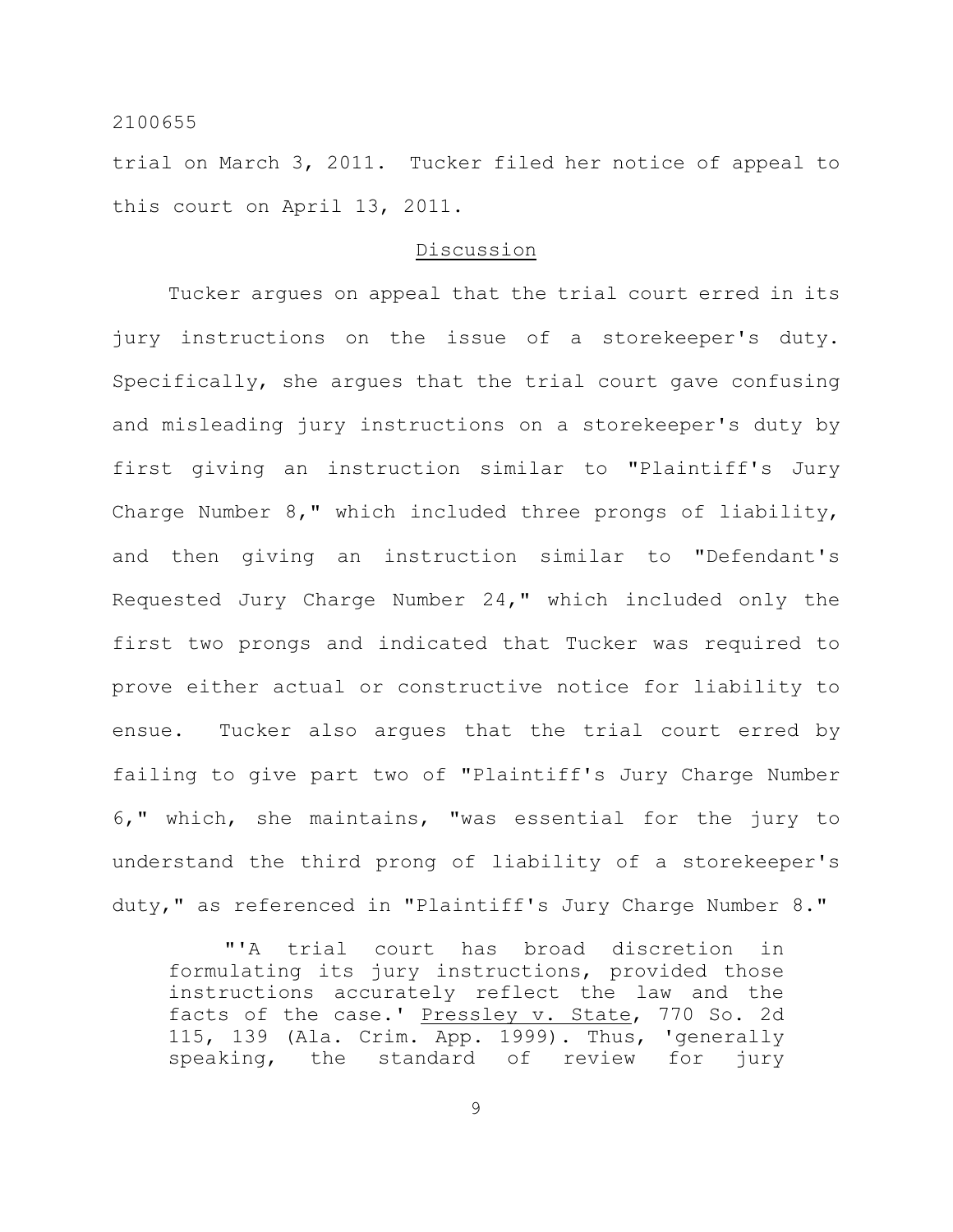instructions is abuse of discretion.' Pollock v. CCC Invs. I, LLC, 933 So. 2d 572, 574 (Fla. Dist. Ct. App. 2006)."

Arthur v. Bolen, 41 So. 3d 745, 749 (Ala. 2010).

"'"In a jury case, a party is entitled to have its case tried to a jury that is given the appropriate standard by which to reach its decision, and a wrongful refusal of a requested jury charge constitutes a ground for a new trial. See, C.I.T. Financial Services, Inc. v. Bowler, 537 So. 2d 4 (Ala. 1988). An incorrect, misleading, erroneous, or prejudicial charge may form the basis for granting a new trial. See, Nunn v. Whitworth, 545 So. 2d 766 (Ala. 1989). However, the refusal of a requested, written instruction, although a correct statement of the law, is not cause for reversal on appeal if it appears that the same rule of law was substantially and fairly given to the jury in the trial court's oral charge. See, Rule 51, Ala. R. Civ. P. When examining a charge asserted to be erroneous, this Court looks to the entirety of the charge to see if there is reversible error. See, Grayco Resources, Inc. v. Poole, 500 So. 2d 1030 (Ala. 1986)."'

"Cackowski v. Wal–Mart Stores, Inc., 767 So. 2d 319, 327 (Ala. 2000) (quoting Shoals Ford, Inc. v. Clardy, 588 So. 2d 879, 883 (Ala. 1991)). Additionally, '[a]ny error or defect which does not affect the substantial rights of the parties may be disregarded.' Bishop v. State Auto. Mut. Ins. Co., 600 So. 2d 262, 265 (Ala. Civ. App. 1991) (citing Rule 61, Ala. R. Civ. App.). As a result, the jury instruction must be erroneous as well as prejudicial, and this Court cannot presume prejudice. Brabner v. Canton, 611 So. 2d 1016, 1018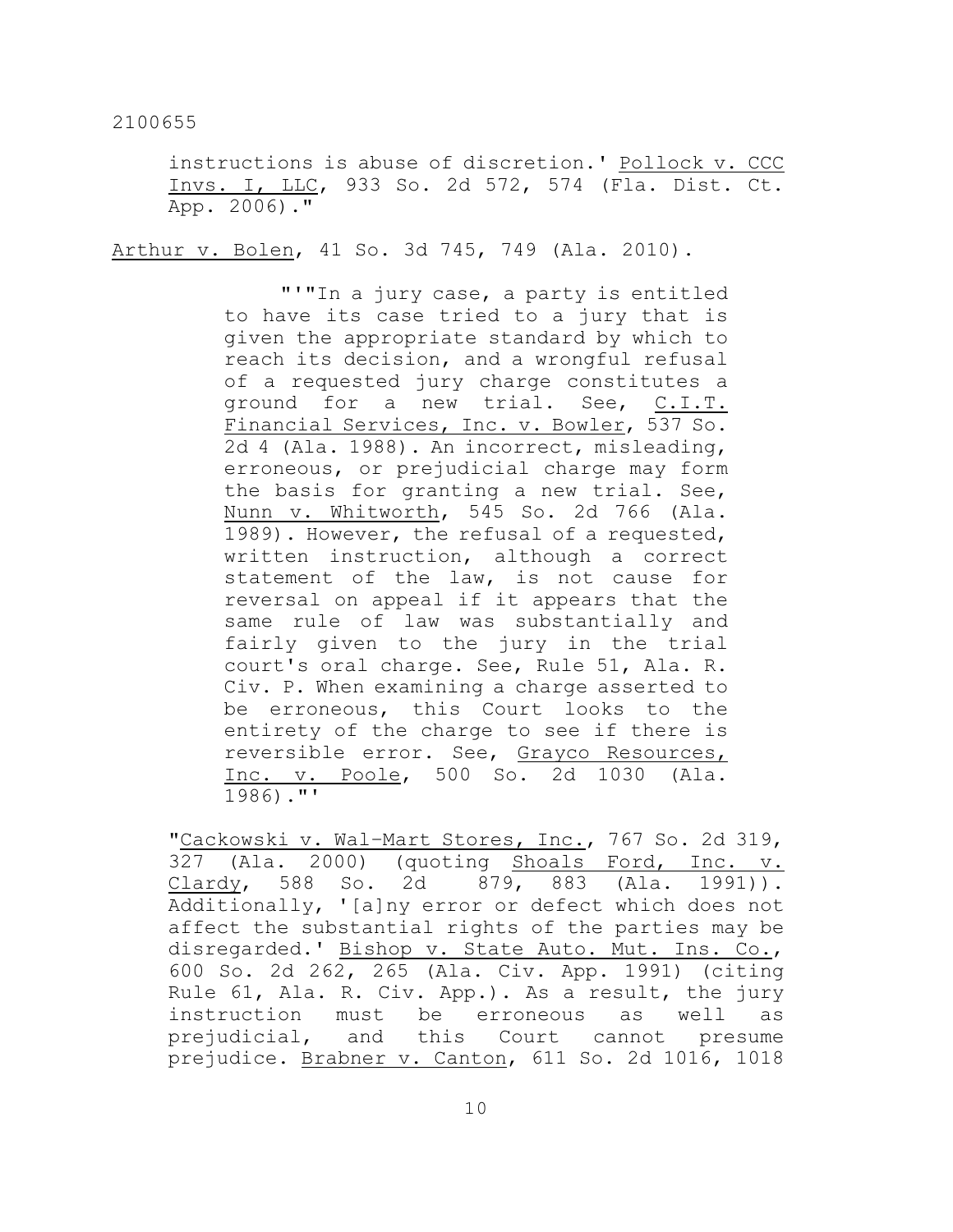(Ala. 1992). Preferred Risk Mut. Ins. Co. v. Ryan, 589 So. 2d 165, 167 (Ala. 1991). The appellant has the burden of demonstrating that an erroneous jury instruction was prejudicial. See Ryan, 589 So. 2d at 167 (citing Dinmark v. Farrier, 510 So. 2d 819 (Ala. 1987))."

Southeast Envtl. Infrastructures, L.L.C. v. Rivers, 12 So. 3d

32, 43–44 (Ala. 2008).

In S.H. Kress & Co. v. Thompson, 267 Ala. 566, 103 So. 2d

171 (1957), a slip-and-fall case involving a storekeeper and

a customer, our supreme court stated:

"[T]o prove negligence on the part of the defendant it is necessary to prove that the foreign substance was on the floor a sufficient length of time to impute constructive notice to the defendant, or that he had actual notice, or that he was delinquent in not discovering and removing it."

267 Ala. at 569, 103 So. 2d at 174. In Winn-Dixie Store No. 1501 v. Brown, 394 So. 2d 49 (Ala. Civ. App. 1981), this court summarized the holding in Thompson as follows:

"As the burden of showing negligence rests with the plaintiff, it is necessary to prove: (a) that the foreign substance slipped upon was on the floor a sufficient length of time to impute constructive notice to the defendant, or (b) that the defendant had actual notice of the substance's presence on the floor, or (c) that the defendant was delinquent in not discovering and removing the foreign substance. In the absence of such proof, the plaintiff has not made out a prima facie case that the defendant was negligent in the maintenance of its floors."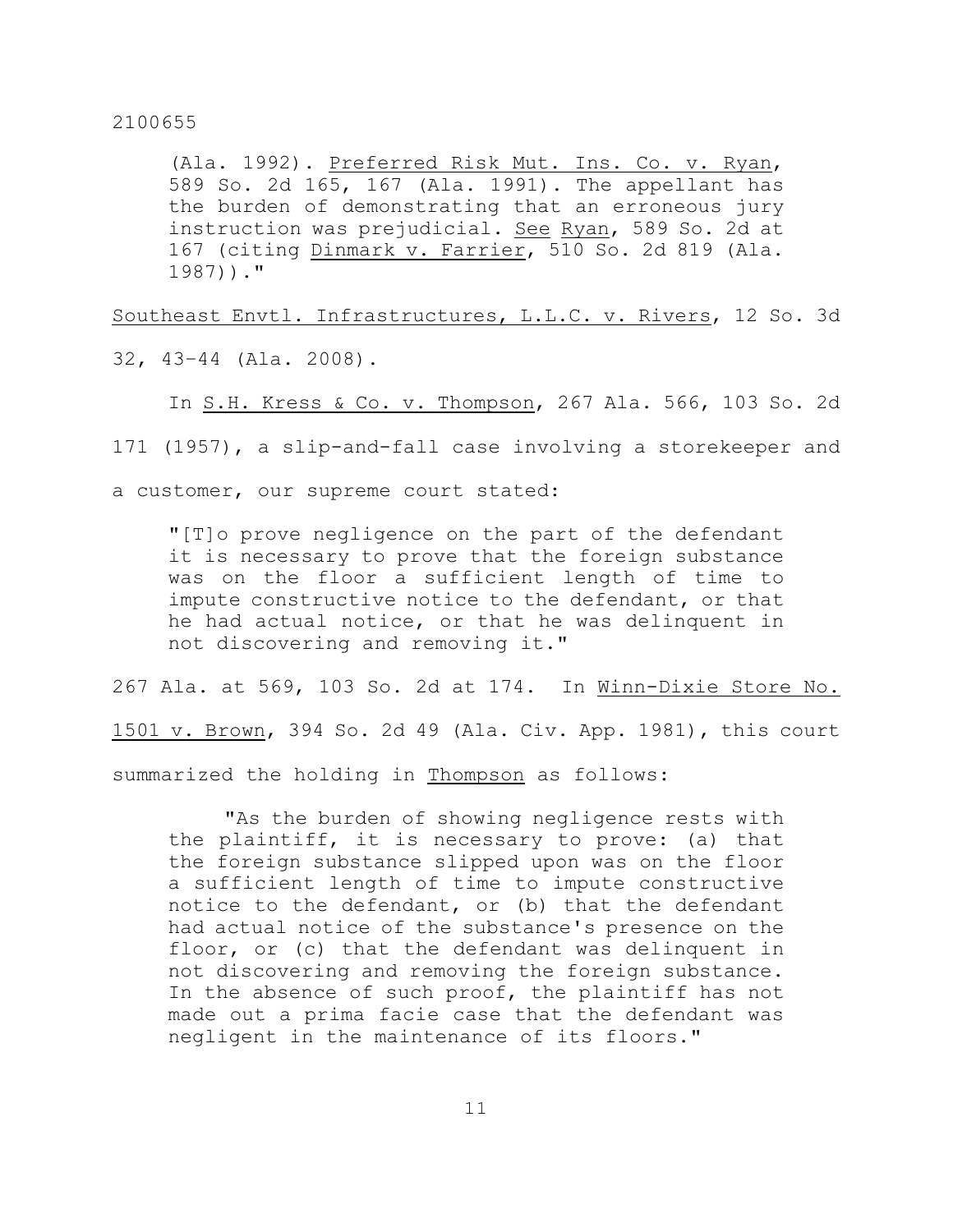394 So. 2d at 50. Numerous cases have since quoted or cited this summary of the law from Brown. See, e.g., Owens v. Food World, Inc., 668 So. 2d 841, 842 (Ala. Civ. App. 1995); Cox v. Western Supermarkets, Inc., 557 So. 2d 831, 832 (Ala. 1989); and Western Supermarkets, Inc. v. Rich, 528 So. 2d 317, 320 (Ala. 1988).

In discussing the delinquent-inspection theory, this court stated in Brown:

"[The plaintiff] offered no evidence from which it might reasonably be inferred that the store was delinquent in not discovering and removing the offending substance. (No evidence was produced as to any failure to sweep, clean or observe the floors at regular intervals. See, Delchamps, Inc. v. Stewart, [47 Ala. App. 406, 255 So. 2d 586 (Civ. App. 1971)].)"

394 So. 2d at 50. More recently, in Hale v. Kroger Limited Partnership I, 28 So. 3d 772 (Ala. Civ. App. 2009), this court affirmed a summary judgment in favor of a storekeeper in a slip-and-fall case. After quoting Brown, 28 So. 3d at 779, this court divided its analysis into three sections, one labeled "Constructive Knowledge," 28 So. 3d at 779, one labeled "Actual Knowledge," 28 So. 3d at 782, and one labeled "Delinquent Inspection," 28 So. 3d at 783. In the last section, this court stated: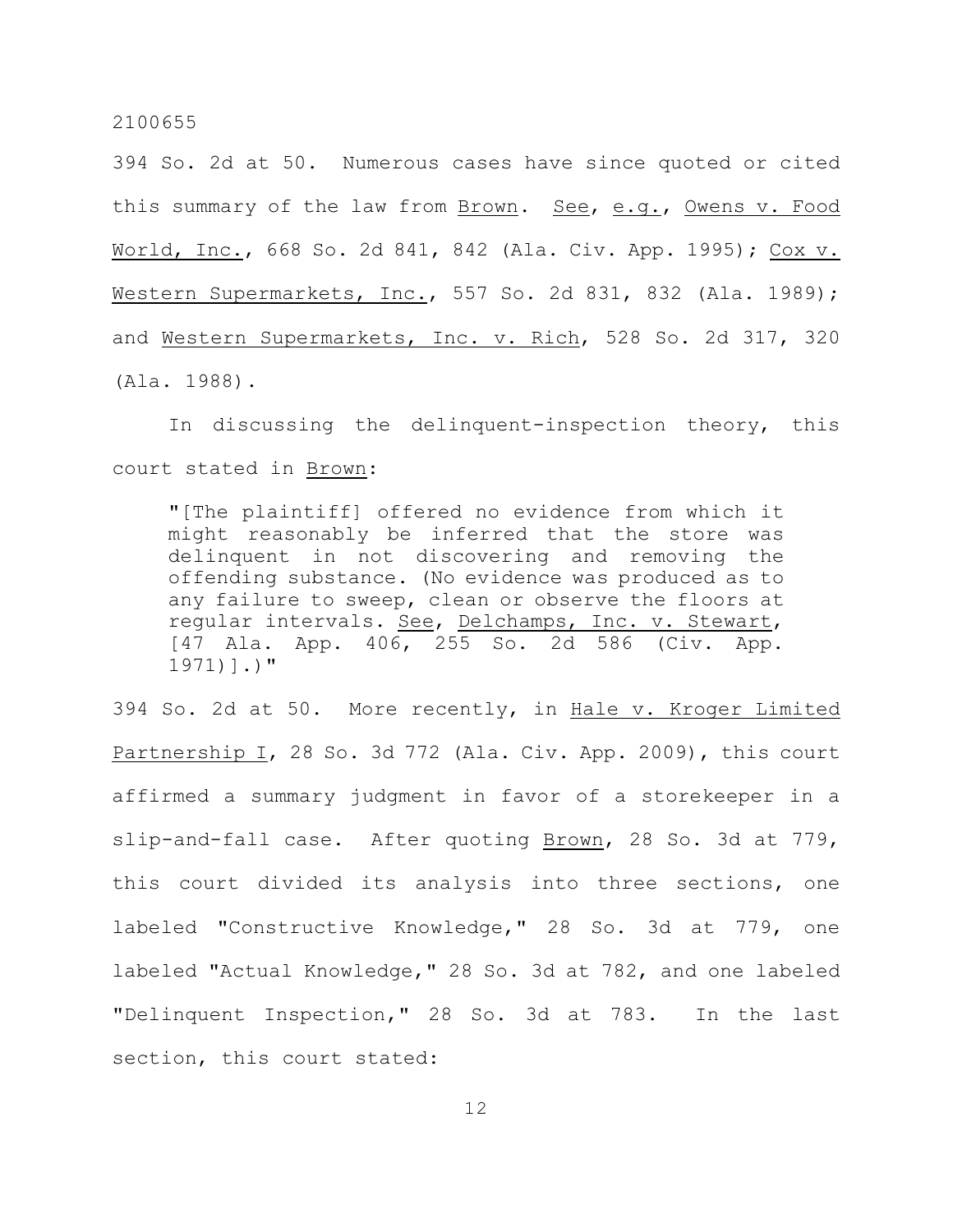"Hale has not presented any evidence to indicate that Kroger's sweep/spot mop inspection procedure was inadequate or that it was performed inadequately on the day of his fall. Without such evidence, he has failed to present a genuine issue of material fact regarding Kroger's alleged delinquency in failing to discover and remove the baby-food spill."

28 So. 3d at 783.

Tucker reads Brown and Hale as establishing that the negligence of a storekeeper may be proven solely by evidence indicating that the storekeeper failed to establish an adequate inspection procedure or by evidence indicating that the employees of the storekeeper failed to perform an adequate inspection of the premises in accordance with the policies of the storekeeper. That is not a correct interpretation of the holdings of those cases. In both cases, this court noted that the appellant had failed to produce any evidence of an inadequate inspection procedure or an inadequate performance of an inspection procedure, which, obviously, would defeat any claim of delinquent inspection, but in neither case did the court hold that proof of an inadequate inspection procedure or of inadequate performance of an inspection procedure, alone, would have defeated the motion for a summary judgment.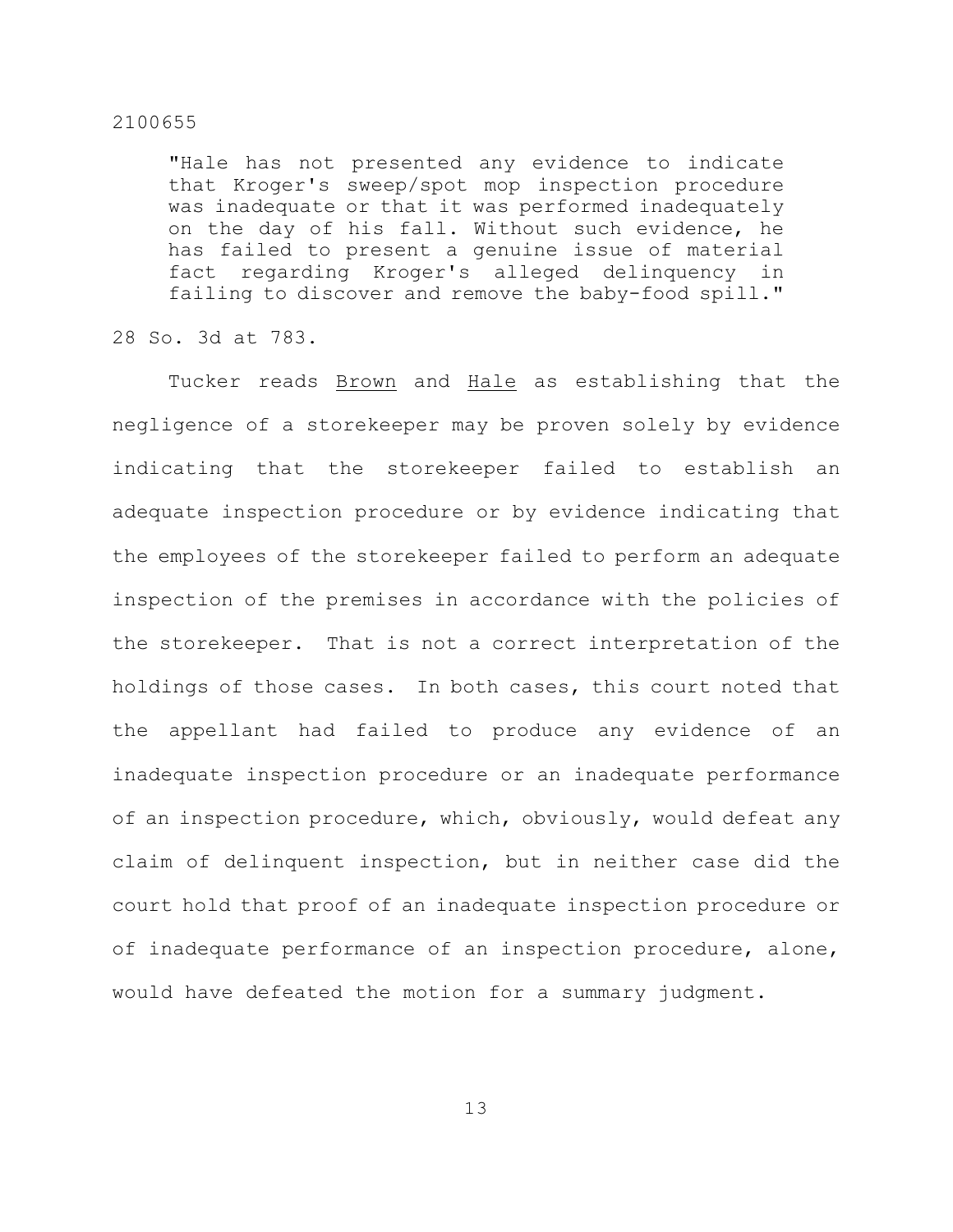In Thompson, the storekeeper maintained a porter to continuously inspect and sweep its floors. 267 Ala. at 570, 103 So. 2d at 174. The supreme court's decision indicates that the supervisors and other employees also continuously inspected the floors. 267 Ala. at 570, 103 So. 2d at 75. A customer was injured when she slipped and fell on what the storekeeper described as "'spit-out candy'" in one of the main aisles of the store. 267 Ala. at 568, 103 So. 2d at 173. The customer argued that the storekeeper was obviously negligent because "a proper inspection of the floor was bound to reveal the existence of the foreign substance." 267 Ala. at 570, 103 So. 2d at 174. The supreme court rejected that theory, stating:

"In order to prove that there was a negligent inspection, it is still incumbent upon [the customer] to prove, or to offer evidence from which it can reasonably be said, that the foreign substance was on the floor at the time of the inspection."

267 Ala. at 570, 103 So. 2d at 175.

The law has not changed since Thompson was decided, and it remains that a customer asserting delinquent inspection on the part of a storekeeper must still prove that the foreign substance was on the floor for a sufficient period such that